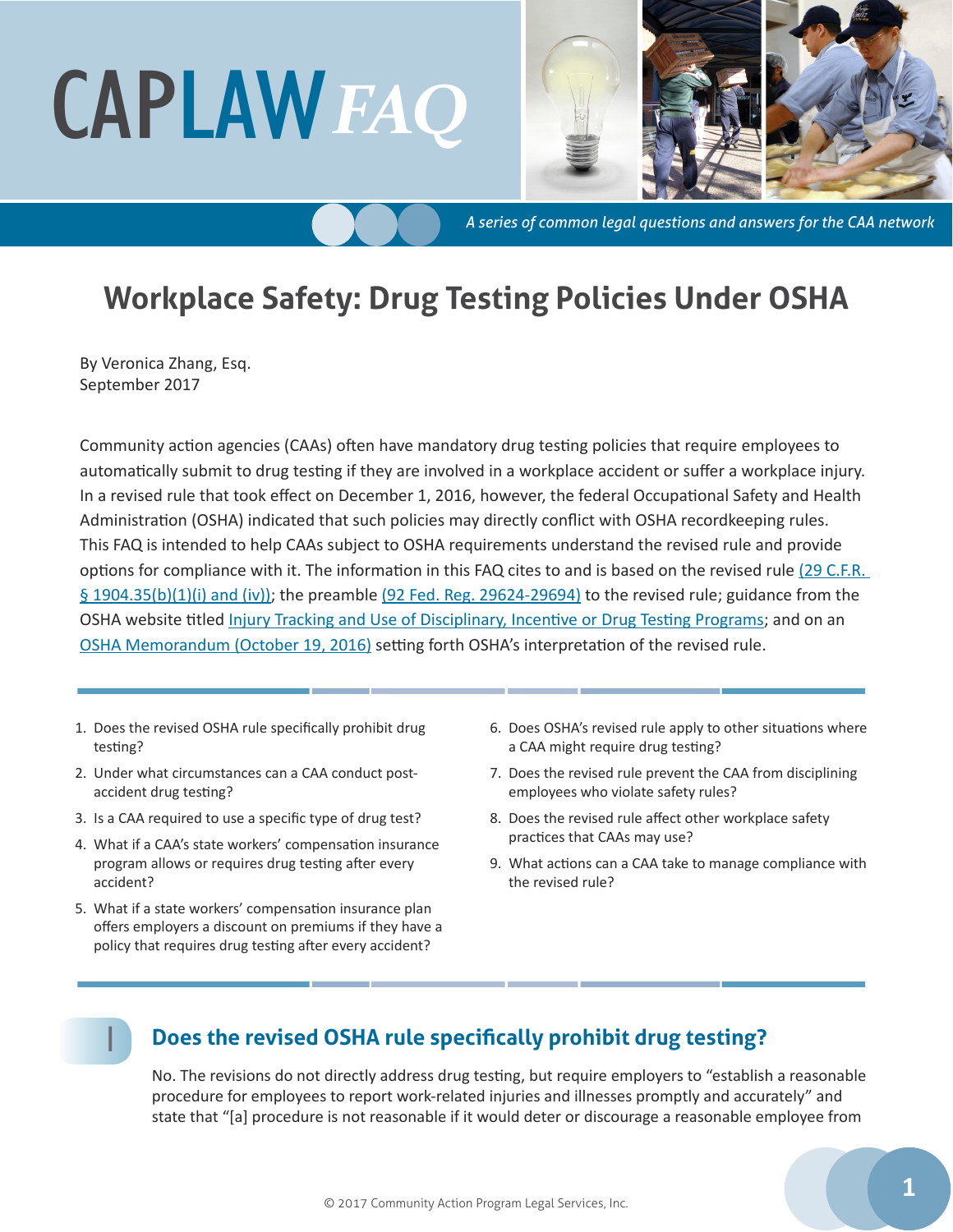<span id="page-1-0"></span>accurately reporting a workplace injury or illness..."<sup>1</sup> OSHA's interpretation of this rule is that "blanket postinjury drug-testing policies" deter employees from promptly and accurately reporting injuries.<sup>2</sup> To support its concerns, OSHA cited studies indicating that many workplace injuries and illnesses happen as a result of issues unrelated to drug use, but automatic post-accident drug testing has led to a substantial reduction in the number of injury claims. OSHA reasoned that employees may be hesitant to report workplace injuries if they know they will be subject to drug testing, particularly if the tests do not specifically identify impairment at the time of the accident, but only identify recent drug use. $3$ 

# 2

3

## **Under what circumstances may a CAA conduct post-accident drug testing?**

A CAA may conduct drug testing if it has a reasonable basis for concluding that drug or alcohol use was likely to have contributed to an incident, and if the drug test can determine whether the impairment existed at the time of the accident or injury (if such a test is available).<sup>4</sup> While OSHA does not define what it considers a "reasonable" basis to conduct testing, it gives a number of examples of when it would **not** be reasonable to drug-test an employee, such as when an employee

reports a bee sting, a repetitive strain injury, or an injury caused by a lack of machine guarding or a machine or tool malfunction.<sup>5</sup> In these examples, OSHA explains that since drug use could not reasonably have contributed to the particular injury, the employer has no reasonable basis for requiring a drug test.

Factors OSHA will consider to determine reasonableness, include: (1) whether other employees involved in the incident that caused the injury or illness were also tested or whether the employer only tested the employee who reported the injury or illness; and (2) whether the employer has a heightened interest in determining if drug use could have contributed to the injury or illness due to

While OSHA does not define what it considers a "reasonable" basis to conduct testing, it gives a number of examples of when it would not be reasonable to drugtest an employee...

the hazardousness of the work being performed when the injury or illness occurred.<sup>6</sup> For example, if the cause of an accident is unknown and only the injured employee is tested when multiple employees were potentially involved, such disproportionate testing could likely violate the revised rule.<sup>7</sup>

OSHA has published a number of drug testing scenarios and explains how the new rule applies in each at: [https://www.osha.gov/recordkeeping/modernization\\_guidance.html](https://www.osha.gov/recordkeeping/modernization_guidance.html) (under "Drug Testing Programs" scenario).

#### **Is a CAA required to use a specific type of drug test?**

OSHA has indicated that post-accident drug testing should be limited to situations where the drug test can accurately identify impairment caused by drug use.<sup>8</sup> This initially prompted concerns that employers would not be allowed to conduct any drug test unless the test method was sensitive enough to distinguish between impairment at the time of the accident and recent drug use. However, OSHA itself has acknowledged that it would be difficult for employers to have access to this type of sophisticated test. It subsequently issued guidance stating that it will only consider whether the drug test is capable of measuring impairment at the time of the injury if such a test is available.<sup>9</sup> Currently, OSHA will only consider this factor for tests that measure alcohol use, but not for tests that measure the use of other drugs.<sup>10</sup>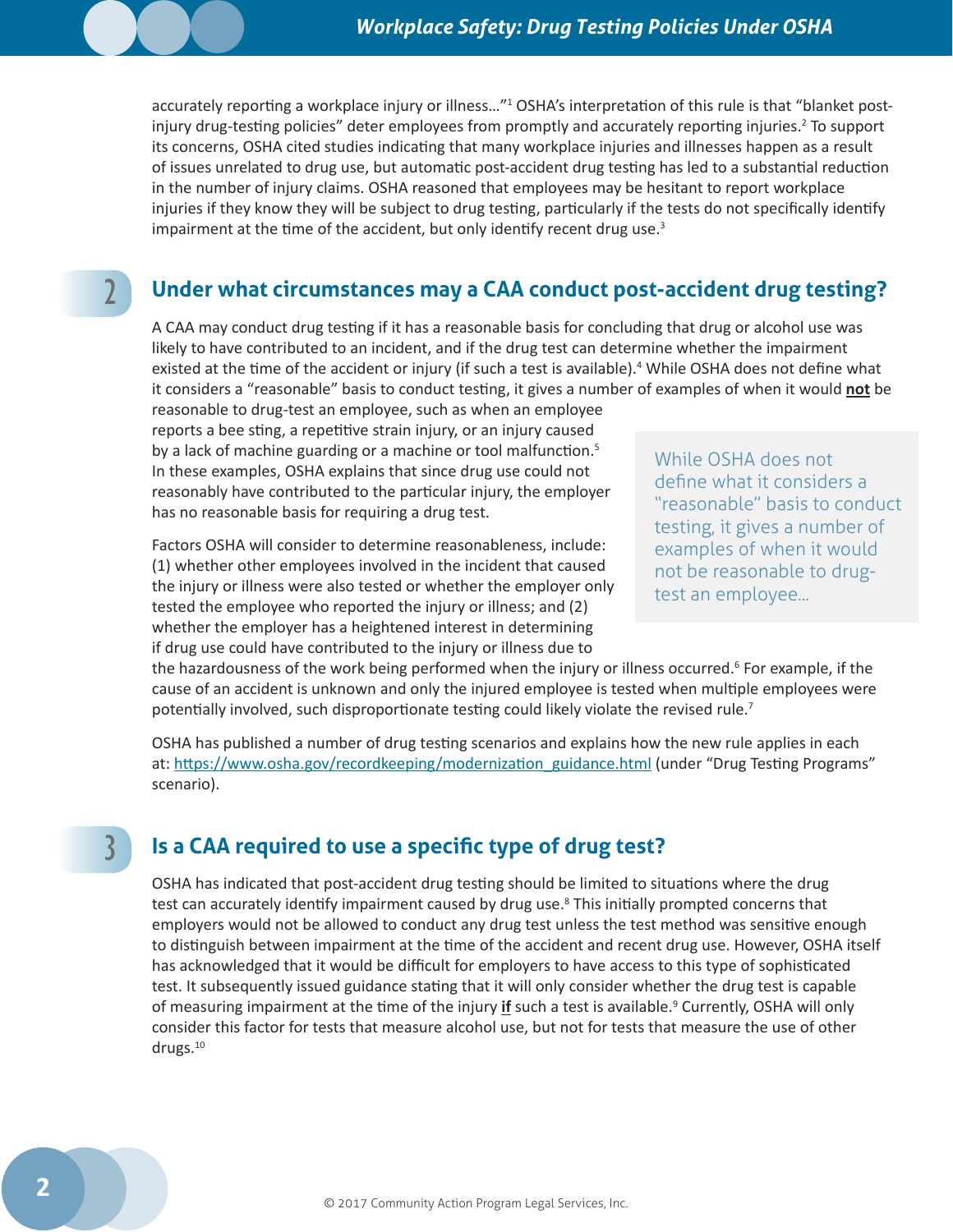<span id="page-2-0"></span>4

#### **What if a CAA's state workers' compensation insurance program allows or requires drug testing after every accident?**

A CAA may continue to conduct automatic post-accident drug testing to comply with state law, including state workers' compensation law, as the new rule does not prohibit drug testing of employees pursuant to a federal or state law.11 Thus, if the CAA's state workers' compensation insurance program allows or

mandates post-accident drug testing, the CAA may continue to require automatic drug testing. For example, Louisiana has a state statute which says that "the employer has the right to administer drug and alcohol testing or demand that the employee submit himself to drug and alcohol testing immediately after the alleged job accident." La. Stat. Ann. § 23:1081(7)(a).

...the new rule does not prohibit drug testing of employees pursuant to a federal or state law.

Similarly, certain recipients of U.S. Department of Transportation (USDOT) funding may be required to conduct drug and alcohol

testing. Under these circumstances, CAAs may continue to automatically drug test employees after each workplace accident to comply with USDOT rules, without having to establish a reasonable basis for doing so. CAAs should check their funding source rules for any other drug testing requirements, as well as any state laws requiring or permitting automatic drug testing.

## **What if a state workers' compensation insurance plan offers employers a discount on premiums if they have a policy that requires drug testing after every accident?**

A CAA may continue to conduct automatic post-accident drug testing, even if participating in the state's drug-free workplace program is voluntary.12 Some states have workers' compensation laws that allow insurance plans to offer benefits (e.g., a reduction of workers' compensation premiums) if the employer implements a drug-free workplace program that meets certain criteria. In some cases, the insurer may require the program to provide for automatic drug-testing following a workplace accident. For example, Virginia has a state statute which says that "every insurer providing coverage pursuant to [the Virginia workers' compensation law] shall provide a premium discount of up to five percent to every employer instituting and maintaining a drug-free workplace program satisfying such criteria as each insurer may establish." Va. Code Ann. § 65.2-813.2.

6

5

## **Does OSHA's revised rule apply to other situations where a CAA might require drug testing?**

The revised rule specifically addresses post-accident drug testing. It does not apply to pre-employment, random, return-to-duty, or follow-up testing.<sup>13</sup> The revised rule also does not affect compliance with the Drug-Free Workplace Act of 1988 which applies to all federal grants. It is important to note that the Drug-Free Workplace Act does not require or authorize drug testing. For more information about the Act, see the [U.S. Department of Labor's Drug-Free Workplace Advisor](http://webapps.dol.gov/elaws/asp/drugfree/screen4.htm).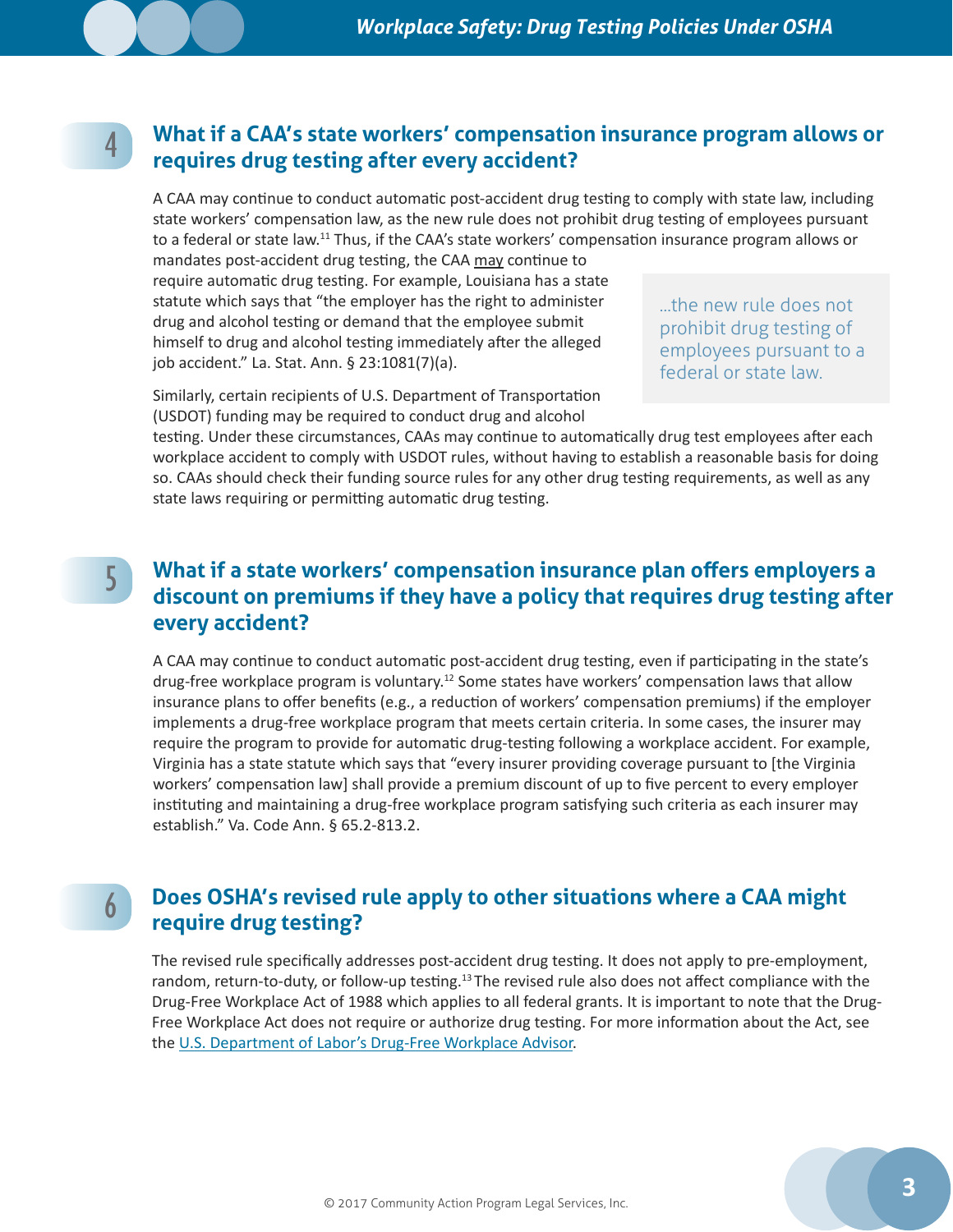#### **Does the revised rule prevent the CAA from disciplining employees who violate safety rules?**

No. Employers may continue to discipline employees who violate reasonable reporting procedures or legitimate safety rules, such as a rule prohibiting employees from being under the influence of alcohol or illegal drugs while in the workplace. Rather, the revised rule prohibits employers from retaliating against

> employees for reporting work-related injuries or illnesses.14 OSHA will look primarily at whether the employer treated other employees who violated the same rule in the same way, regardless of whether the employee makes an accident or injury report.<sup>15</sup>

...the revised rule prohibits employers from retaliating against employees for reporting work-related injuries or illnesses.

8

<span id="page-3-0"></span>7

OSHA will also evaluate whether the employer had a legitimate business interest for the discipline, or whether the rule was used as a pretext for disciplining an employee who submits an injury report.<sup>16</sup> A **pretexual disciplinary action** is especially likely to occur when an employer disciplines an employee for violating a vague rule (such as "work carefully" or "maintain situational awareness") because such rules fail to require or prohibit specific conduct. When an employer enforces a vague

rule against an employee who reports a work-related injury or illness, the employer's real reason for the discipline is often the reported injury, not the actual rule violation. Moreover, using a vague work rule to discipline employees who report injuries or illnesses, but ignoring similar conduct by employees who do not report, would violate the rule.<sup>17</sup>

OSHA has published a number of disciplinary scenarios and explains how the new rule applies in each at: https://www.osha.gov/recordkeeping/modernization\_guidance.html (under "Disciplinary Programs").

#### **Does the revised rule affect other workplace safety practices that CAAs may use?**

Yes. Two other notable practices discussed in the OSHA guidance that are affected by the revised rule are reporting timeframes and incentive programs.

Generally, a rigid, prompt reporting requirement (requiring employees to report an injury "immediately") will violate the revised rule because it fails to account for injuries that build up over time. However, OSHA recognizes that employers have a legitimate business interest in learning about employee injuries close in time to when they occur or when an employee becomes aware of them. Employers may therefore require employees to report work-related injuries or illnesses "as soon as practicable" after they realize they have a work-related injury serious enough to report.

As to incentive programs, OSHA views withholding a benefit (such as a cash prize or other substantial award) for reporting a work-related injury as taking adverse action against an employee.<sup>18</sup> For example, awarding a monthly prize to all employees who have no reportable injuries that month, or conducting a drawing for a \$500 gift card at the end of each month in which no employee misses work because of an injury are activities that will likely violate OSHA rules.<sup>19</sup> However, awarding incentives or bonuses based on compliance with legitimate safety rules or participation in safety-related activities is permitted. For example, a drawing for a \$500 gift card at the end of each month in which employees universally complied with a legitimate safety rule (such as using required hard hats) would likely be permissible. Similarly, offering rewards to employees who complete safety trainings or who identify unsafe working conditions would also be allowable.<sup>20</sup> OSHA has published a number of incentive program scenarios and explains how the new rule applies in each at: [https://www.osha.gov/recordkeeping/modernization\\_guidance.html](https://www.osha.gov/recordkeeping/modernization_guidance.html) (under "Incentive Programs").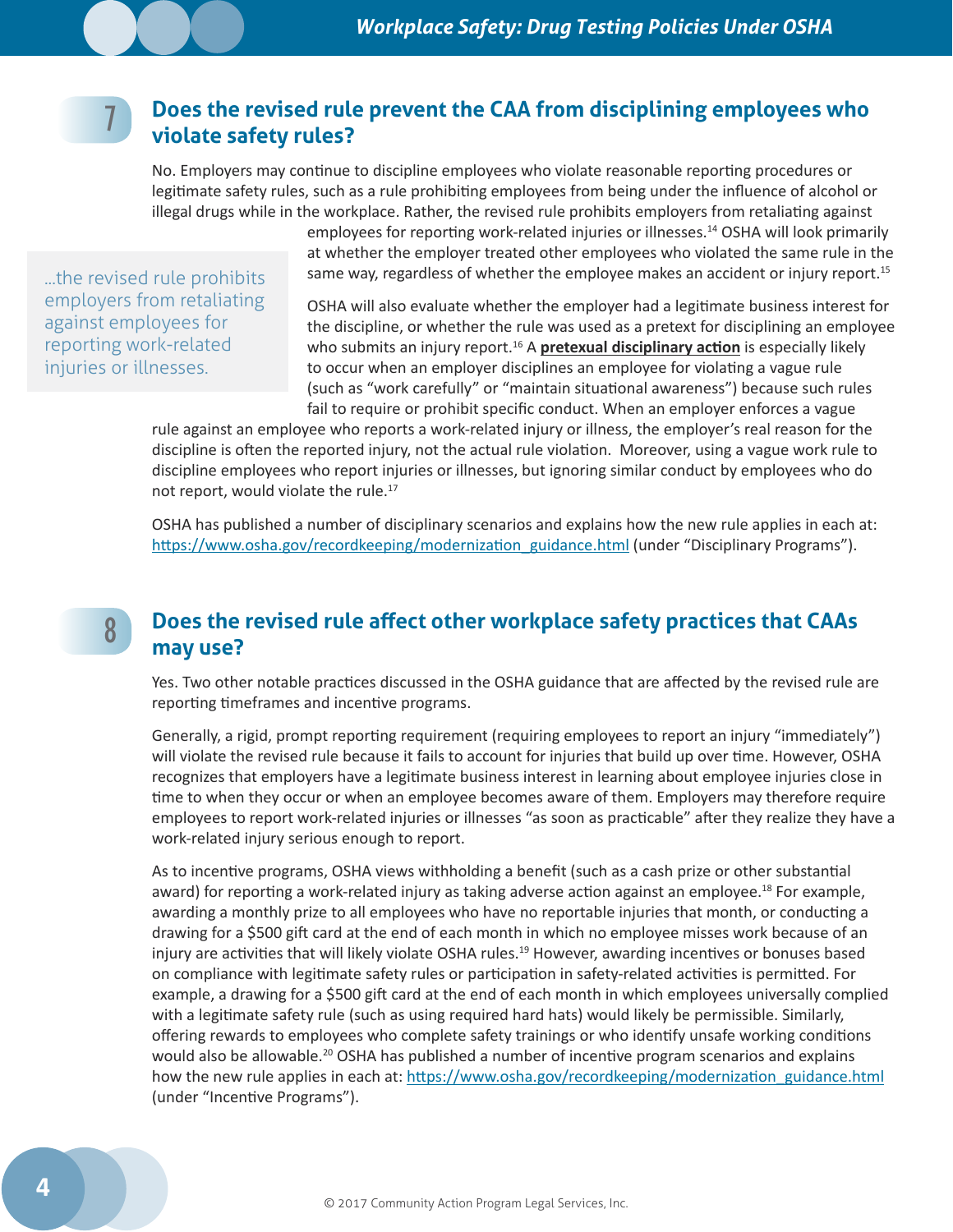# <span id="page-4-0"></span>9

# **What actions can a CAA take to manage compliance with the revised rule?**

#### **General Reporting Procedures**

Review general reporting procedures for elements that might deter or discourage employees from making prompt reports. Factors to consider include:<sup>21</sup>

- Whether the procedures account for work-related injuries and illnesses that build up over time, have latency periods (i.e., time between exposure and appearance of symptoms), or do not initially appear serious enough to the employee to require reporting to the employer. A procedure that requires immediate reporting without accounting for these circumstances would not be reasonable.
- Whether the procedure makes reporting so difficult or complicated that a reasonable employee would be discouraged from reporting an injury or illness. For example, if an employee must travel a significant distance to report or must report the same injury or illness multiple times to multiple levels of management, the procedure would not be reasonable.

#### **Drug Testing Programs**

Review post-accident drug testing policies to ensure that they comply with the revised OSHA rule and consider the following:

- Updating the CAA's drug-testing policy so that testing occurs only when there is a reasonable basis to conclude that drug or alcohol use likely contributed to an accident or injury.
- Checking state laws and grant awards to determine if they permit and/or require automatic drug testing, or offer incentives to employers to implement a drug-free workplace program that requires automatic drug testing. OSHA will not find a violation of the new rule when employers conduct postaccident testing in compliance with these laws.
- Training supervisors and managers on establishing "reasonable suspicion" to conduct postaccident drug testing. Some factors that may help guide this determination include: observations by a supervisor; reports or complaints from coworkers; the employee's demeanor or appearance; documented performance decline or attendance or behavioral changes; erratic behavior by the employee (such as involvement in an accident resulting in significant property damage); involvement in a work-related accident that could have reasonably resulted from employee impairment due to drug or alcohol use. Include instruction on documenting findings and avoiding selective or discriminatory decisions to drug-test employees.

#### **Disciplinary Programs**

Review reporting procedures to ensure that the CAA does not use disciplinary action, or the threat of disciplinary action, to retaliate against an employee for reporting an injury or illness. Since pretextual disciplinary actions are most likely to occur when a CAA disciplines an employee for violating a vague work rule, check that work rules proscribe or regulate defined conduct.

#### **Incentive Programs**

Ensure incentive programs encourage safe work practices and promote employee participation in safetyrelated activities and do **not** penalize employees (or deny them a benefit as part of an incentive program) for reporting work-related injuries or illnesses.